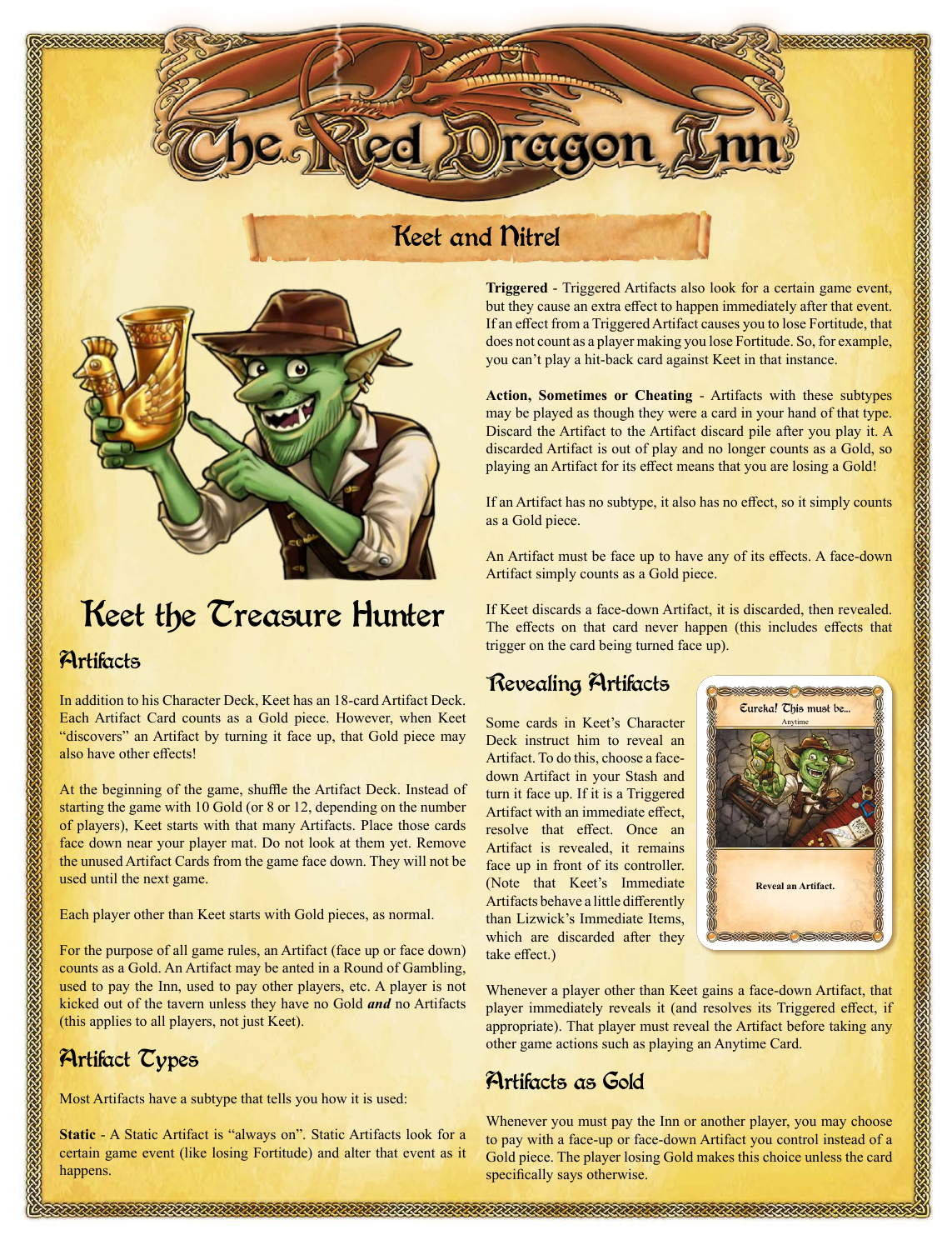

*Example: Keet has a face-up Gleaming Gem of Inebriation in front of him. Eve plays "Tip me, I'm the Wench" on Keet. Keet happily gives Eve his Gleaming Gem (and the negative effect that goes with it!) Eve may not choose to take a different Artifact or a Gold from Keet.*

*Example: Kaylin controls a Box of Banishing that she got from Keet. Keet plays "Let me take a closer look at that" to take back the Box of Banishing. In this case, Keet's card specifically allows* 

*him to take an Artifact of his choice from a player.*

<u>saaraanaan muummammuummamm</u>

Taking an Artifact from a player counts as affecting that player's Gold.

*Example: Kaylin controls a Box of Banishing. Keet plays "Let me take a closer look at that" to take back the Box of Banishing. Kaylin plays "Poof!" to Ignore Keet's card and keep the Box of Banishing.*

If a player plays a card that allows them to take Gold from the Inn, they must take Gold unless the card specifically allows them to take an Artifact. (Only Keet's card "I'll take that!" allows this.)



*Example: Over the course of the game, several Artifacts have been discarded. Brother Bastian plays "Prayer of Providence", which allows him to gain Gold from the Inn. He may not take any of the discarded Artifacts. He must take actual Gold pieces.*

If Phrenk wishes to sell a Potion to Keet, he may specify that he will only sell in exchange for a particular face-up Artifact. For example, he could say "I'll sell you this Dragon Breath Potion, but only if you pay me with that Box of Banishing."

### Artifacts and Gambling

Face-up or face-down Artifacts may be anted to the pot during a Round of Gambling. When you ante a face-down Artifact, first look at it, then put it into the pot face down. Once you look at an Artifact in this way, you must then ante it. You may not look at the face-down Artifact, then change your mind and ante something else.

When any player (including Keet) wins a pot that includes face-down Artifacts, they immediately turn those Artifacts face up.

See also "Gambling" under "Other Rules" below.

### Passing Out with Artifacts

to the remaining players as normal. Then, turn your Artifacts face down, shuffle them, and distribute them in the same way. Give half of them, rounded up, to the Inn by discarding them, then distribute the rest evenly to the remaining players, with any remainder that can't be distributed evenly going to the Inn.

If a player (including Keet) gains an Artifact in this way, they immediately turn it face up and resolve any applicable Triggered effects. Any face-down Artifacts that go to the Inn should also be turned face up, but effects on those cards don't happen.

Keet may play "I'll take that!" to acquire one of the Artifacts discarded to the Inn during this process.

Artifacts are distributed in this way even if a player passing out would cause there to be only one player left in the game. Effects on those distributed Artifacts could cause other players to pass out, as well!

*Example: Fiona and Keet are the last two adventurers in the game. Fiona is at 15 Fortitude and 14 Alcohol Content. Keet has several Artifacts, including a Rusty Nail. Keet passes out. When his Artifacts are distributed, Fiona gains the Rusty Nail. She turns it face up, which causes her to lose 1 Fortitude. Fiona passes out as well, and the game is a tie!*



# Nitrel the Sapper

#### Bombs

In addition to her Character Deck, Nitrel has an 18-card Bomb Deck. At the beginning of the game, shuffle your Bomb Deck and place it in the center of the table so that everyone can reach it.

Some of the cards in Nitrel's Character Deck specify that a player gets a Bomb. When this happens, that player reveals the top card of the Bomb Deck, carries out its effects, then discards the card.



If you pass out while you have Artifacts, first distribute your Gold

*Example: Nitrel plays "Self-propelled fighting bomb" on Zot.*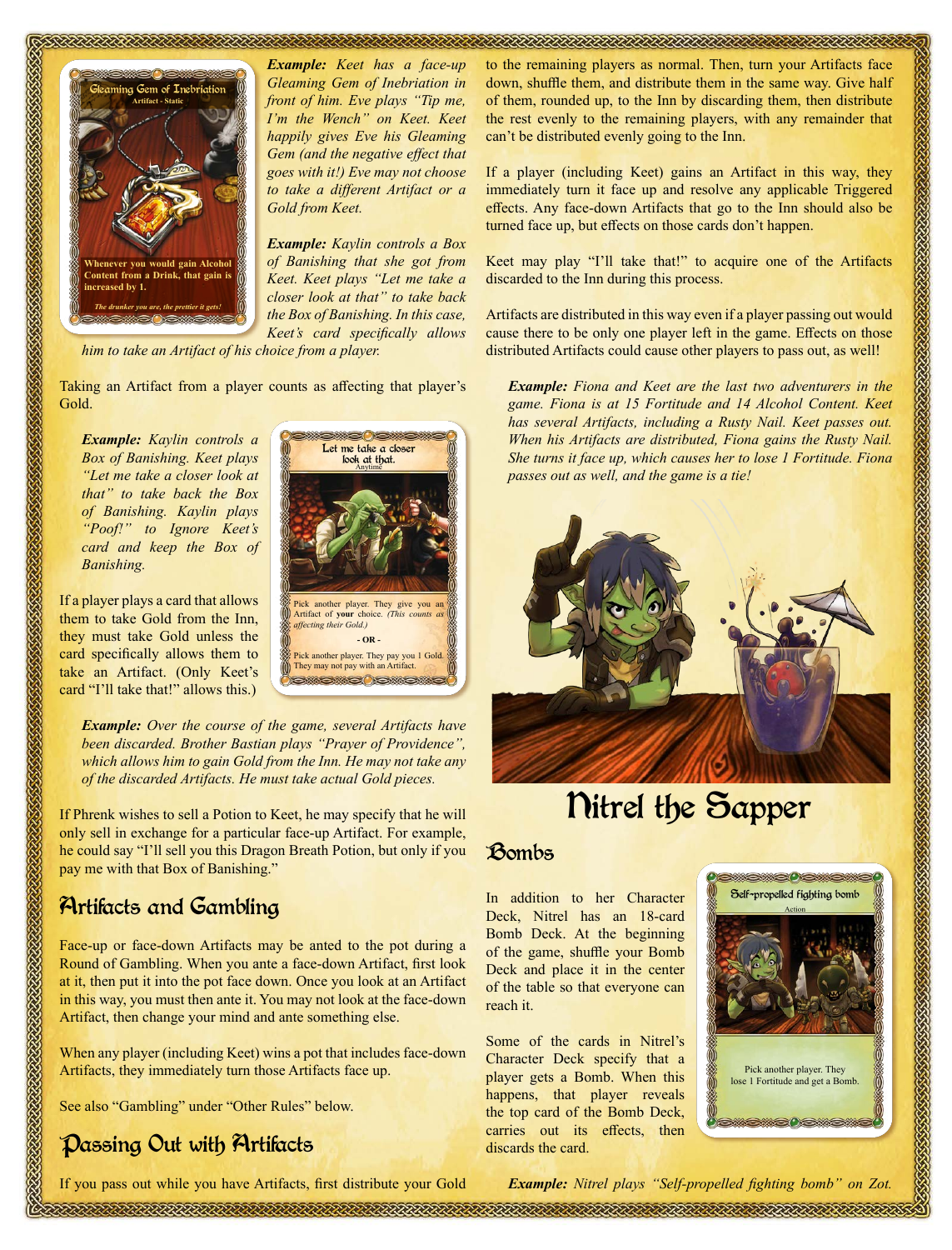*Zot loses 1 Fortitude, then reveals Firecrackers from the top of the Bomb Deck. Zot loses another 1 Fortitude, then discards the Firecrackers.*

<u>UMMANIA UMMANIA UMMANIA </u>

If a Bomb includes a choice, the player who currently controls the Bomb makes that choice.

*Example: Deirdre reveals Pot of Boom. She chooses to pay 1 Gold to pass it to Joran, who then chooses to pay 1 Gold to pass it to Nitrel. Nitrel is getting low on Gold, so she chooses to lose 3 Fortitude.*

If a card has other effects in addition to giving a player a Bomb, resolve all effects on the original card, then reveal and resolve the Bomb separately.

If the Bomb Deck runs out of cards, shuffle the Bomb discard pile and use that as the new Bomb Deck.

### Bombs and Gambling

Several cards allow a Bomb to be added face down to the pot during a Round of Gambling. When this happens, the player who wins the pot reveals all Bombs in the pot, then carries out their effects in the order of their choice. If no player wins the pot, any Bombs in the pot are discarded face up and do not take effect. (Note that Nitrel herself can get Bombs by winning a Round of Gambling!)

See also "Gambling" under "Other Rules" below.

### Responding to a Bomb

The effects of a Bomb may be reduced, Negated, Ignored or responded to as though they came from an Action Card played by Nitrel. (Note that this is a little different from Keet's Triggered Artifacts, whose effects do not come from any player.)

*Example: After winning a Round of Gambling with a Bomb in the pot, Gerki reveals that Bomb to be Big Badda Boom. He doesn't want to lose 4 Fortitude or discard his hand, so he plays "Hide in shadows" to Ignore the Bomb.*

*Example: Nitrel gives Sera a Bomb. Sera reveals Greater* 

*Firecrackers. Sera loses 2 Fortitude, then plays "Swift counterattack" to hit Nitrel back, so Nitrel also loses 2 Fortitude.*

*Example: Nitrel plays "Don't worry! They're perfectly safe." to give Ozrik a Bomb. Ozrik reveals Backfire, which says "Nitrel loses 1 Fortitude". Nitrel cannot hit Ozrik back, since the Fortitude loss from Backfire counts as though it came from Nitrel herself.*



If a player Negates or Ignores a card that would give them a Bomb, they do not get a Bomb. However, a card that does nothing but give you a Bomb is not affecting your Fortitude, Alcohol Content or Gold. *Example: Nitrel plays "Don't worry! They're perfectly safe." to give Kaylin a Bomb. Kaylin may not play "Poof!" here, because Nitrel's card does not affect Kaylin's Fortitude, Alcohol Content or Gold. However, Kaylin may play "Poof!" on the resulting Bomb if that Bomb affects one of those attributes.*

<u> KATALAHA KATALAHA KATALAHA KATALAHA</u>

# Other Rules

#### Gambling

If a player plays a card that allows them to steal a Gold from the pot during a Round of Gambling, they may steal a Gold piece, an Artifact or a Bomb of their choice from the pot. If they steal a face-down card, they immediately reveal it. If it is a Bomb or a Triggered Artifact with an immediate effect, they resolve that effect. Note that, in most cases, stealing a Bomb from the pot would be a very bad idea!

If Captain Whitehawk plays "What a coincidence, I happen to have the same hand!" to split the pot with the winner, and that pot contains Artifacts and/or Bombs, the original winner of the pot chooses the objects (Gold pieces, Artifacts, Bombs) in the pot that go to Captain Whitehawk. The Captain receives half of the total number of objects, rounded down. The original winner may not look at any face-down cards in the pot until after the split with Captain Whitehawk is decided.

*Example: Phrenk wins a Round of Gambling in which the pot contains a face-down Artifact, a face-down Bomb and 5 Gold. When he collects the pot, Captain Whitehawk plays "What a coincidence, I happen to have the same hand!" to split the pot with Phrenk. Phrenk chooses to keep the Artifact and give the Bomb and 2 Gold to the Captain. Phrenk and the Captain then reveal their face-down cards. They are a Rusty Nail and Firecrackers. Phrenk and the Captain each lose 1 Fortitude.*

### Wrench's Gizmos

Gizmos may not gain Artifacts. If a Gizmo would gain an Artifact, that part of the card does nothing.

*Example: Keet plays "Throw you the idol? All right, you asked for it!" on one of Wrench's Gizmos. The Gizmo loses 3 Fortitude. Neither the Gizmo nor Wrench gain an Artifact or Gold.*

Gizmos may not get Bombs, and may not have Bombs passed to them. If a Gizmo would get a Bomb, Wrench gets it instead.

*Example: Nitrel plays "Self-propelled fighting bomb" on a Gizmo. That Gizmo loses 1 Fortitude, then Wrench gets a Bomb.*

*Example: Fiona gets a Pot of Boom. She may not pay 1 Gold to pass the Bomb to a Gizmo, but she may pay 1 Gold to pass it to Wrench.*

A card that affects each player's Fortitude, such as Spitfire Spinner, affects Gizmos in addition to players.

If a player reveals Goblin Candle, that player *may* choose a Gizmo when the Bomb asks them to pick another player.